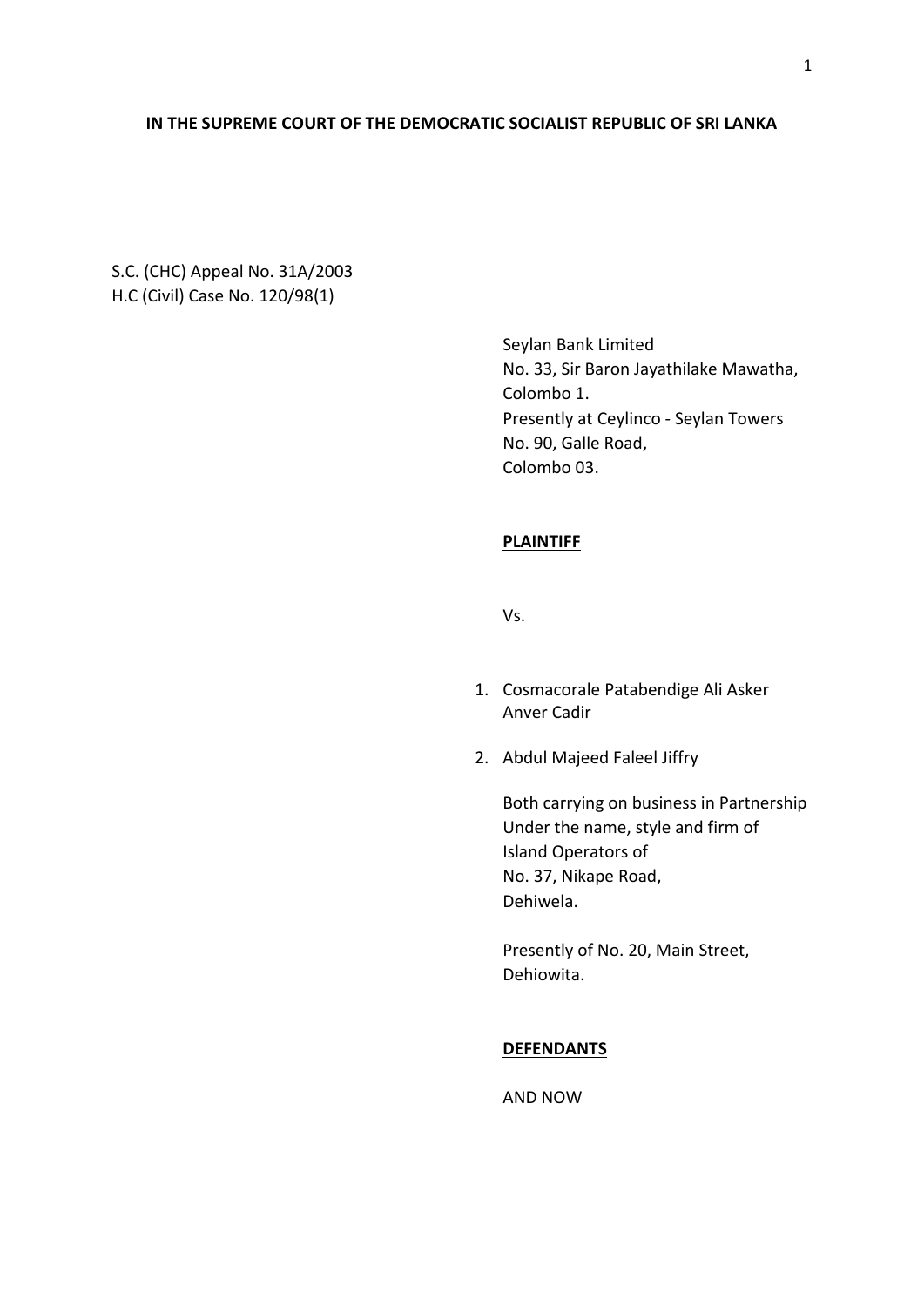Seylan Bank Limited No. 33, Sir Baron Jayathilake Mawatha, Colombo 1. Presently at Ceylinco - Seylan Towers No. 90, Galle Road, Colombo 03.

## **PLAINTIFF-APPELLANT**

Vs.

- 1. Cosmacorale Patabendige Ali Asker Anver Cadir
- 2. Abdul Majeed Faleel Jiffry

Both carrying on business in Partnership Under the name, style and firm of Island Operators of No. 37, Nikape Road, Dehiwela.

Presently of No. 20, Main Street, Dehiowita.

### **DEFENDANTS-RESPONDENTS**

| <b>BEFORE:</b>  | S. E. Wanasundera P.C., J.<br>B. P. Aluwihare P.C., J &<br>Anil Gooneratne J.     |
|-----------------|-----------------------------------------------------------------------------------|
| <b>COUNSEL:</b> | S. R. de Livera instructed by De Livera Associates<br>For the Plaintiff-Appellant |

Defendants-Respondents are absent and unrepresented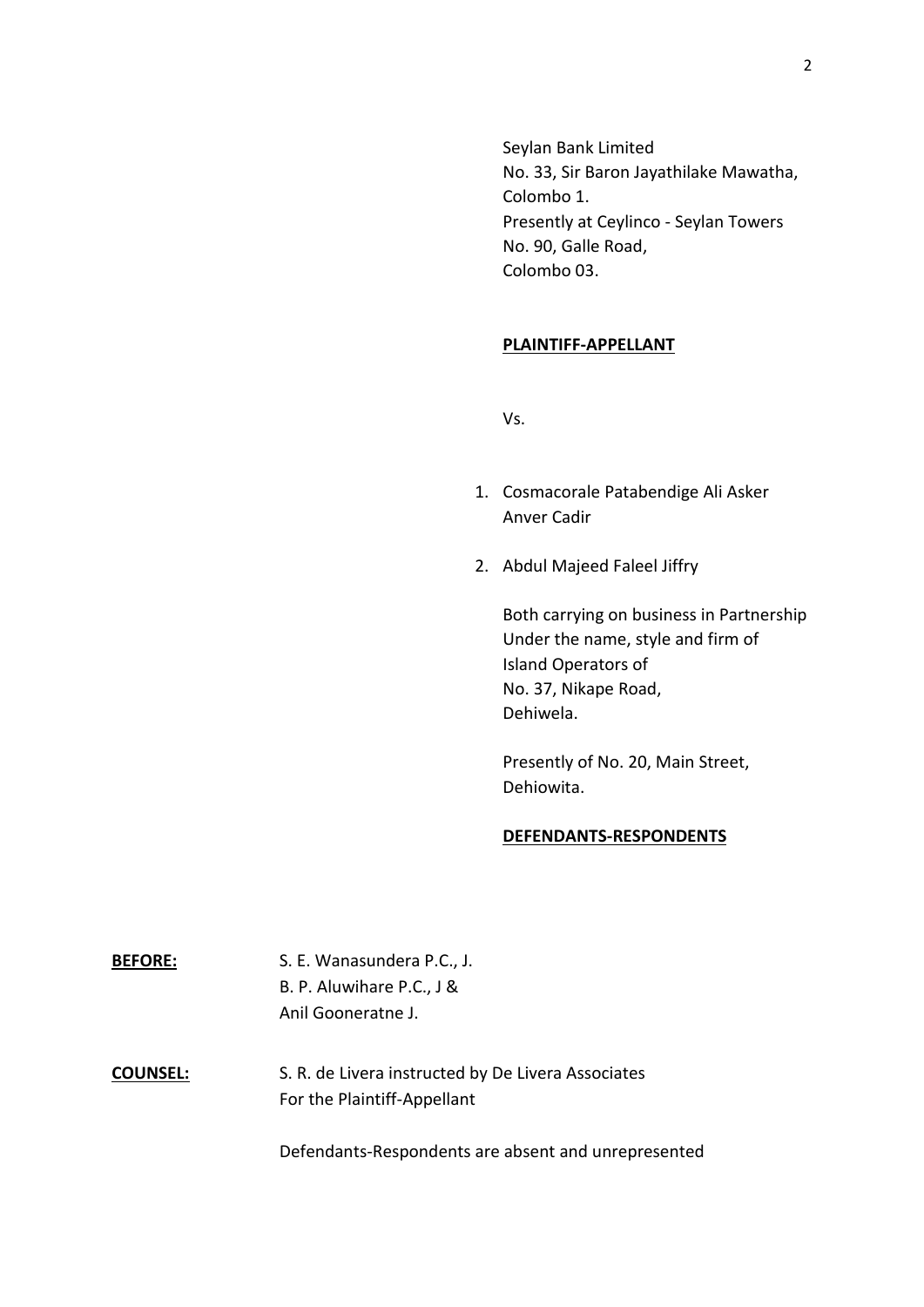#### **ARGUED ON:** 10.02.2016

**DECIDED ON:** 08.03.2016

### **GOONERATNE J.**

Plaintiff-Appellant Bank filed action against two Defendant-Respondents on or about 25th September 1998, based on two causes of action. On the first cause of action, People's Bank lent and advanced overdraft facilities to the 1<sup>st</sup> & 2<sup>nd</sup> Defendants in a sum of Rs. 463,964/84. (pleaded in paragraph 4-10 of plaint) The Defendant-Respondents thereafter requested for a term loan facility of Rs.2 million on or about 21.10.1992 (2<sup>nd</sup> cause of action). Learned High Court Judge entered judgment in favour of the Plaintiff-Respondent Bank only in terms of sub paragraphs (a) and (c ) of the prayer to the plaint. Appellant's complaint in this appeal is that based on the 2<sup>nd</sup> cause of action the High Court Judge had not granted relief to the Plaintiff-Appellant Bank on the sums of money due on the 2<sup>nd</sup> cause of action. i.e on the term loan of Rs. 2 million. (pleaded in paragraphs 11-18 of plaint) This is the only point to be considered in this appeal.

I would prefer to note the following extract from the Judgment of the learned High Court Judge which gives some indication as to what he had to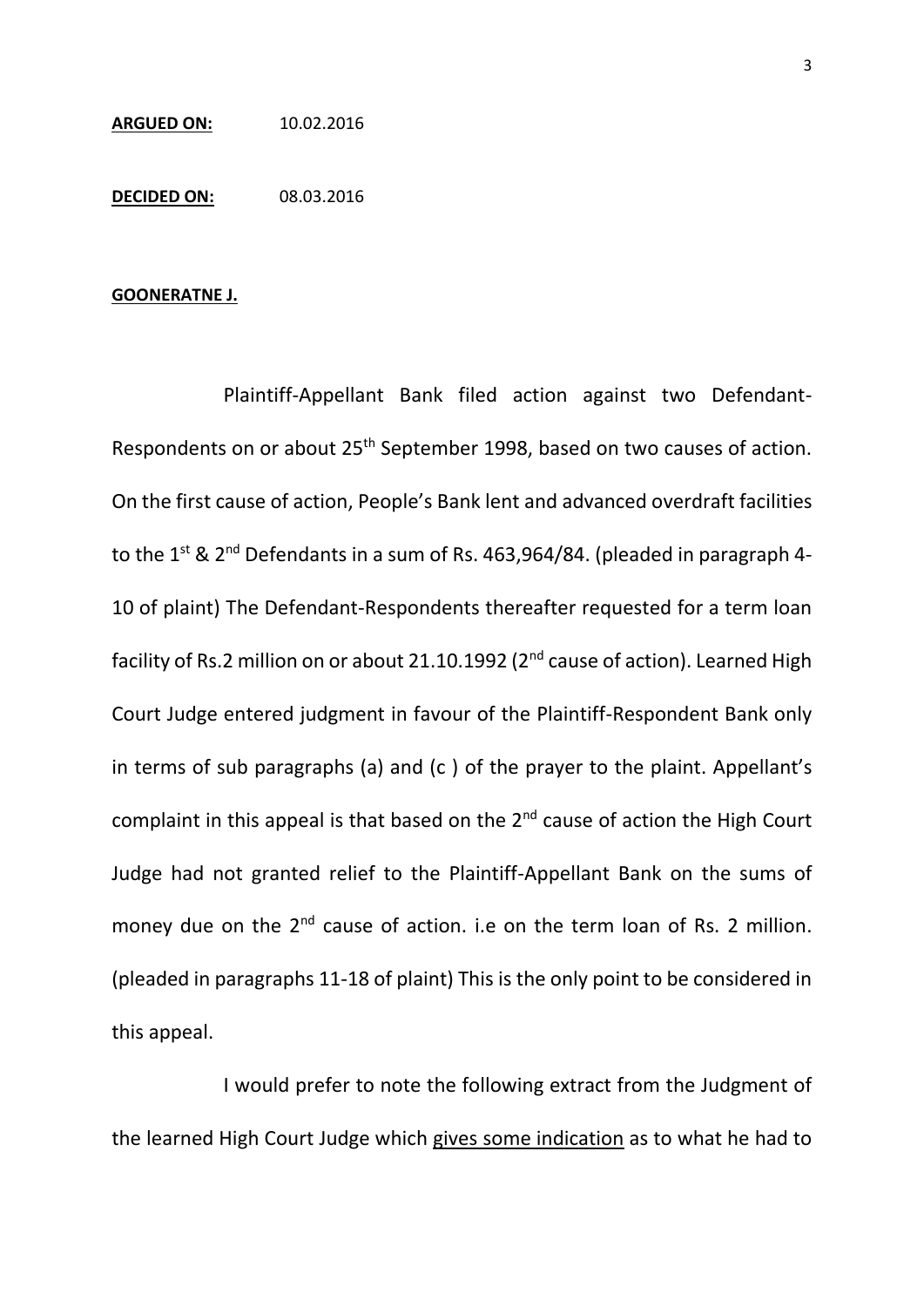state about the 2<sup>nd</sup> cause of action. In the Judgment dated 26.09.2003 (Pg. 8/9 folios 364 & 365). It is stated as follows:

"The aforesaid two loans have been granted to the defendants by crediting the current account of the defendants marked "P1". The plaintiff's witness said that as shown in "P1 (xxxii)" the plaintiff has credited Rs. 2 million to the defendants' current account on 22.10.1992 which is the Term Loan referred to in "P3".

The plaintiff's witness said the defendants have failed and neglected to pay the overdraft and loan facilities as promised.

The plaintiff's witness said, by 1992 October overdraft had gone up to Rs. 2 million and thereafter the overdraft had been rescheduled and a Rs. 2 million loan had been granted and as a result the overdraft had been reduced to Rs. 88,217.93. (Vide proceedings dated 16.05.1992 at pages 21 and 22). This position is reflected in "P1 (xxxii)". On 21.10.1992 the aforesaid loan of Rs. 2 million had been granted and credited to the defendants' account.

Accordingly, it appears to me that the overdraft facility and the loan of Rs. 2 million have been combined or amalgamated as one loan".

Whatever stated above the material placed before this court indicates that the Defendant had not repaid any money in settlement of the term loan. The two causes of action are based on two separate transactions. One was money lent and advanced as an overdraft facility which fell into arrears. The other was a term loan. The banking business very often permit rescheduling of loans granted to clients. That is to encourage them to settle the loans offered from the bank which also give the clients more time to adjust that business and repay the bank on the sums due to the bank. To reschedule a loan, seems to me,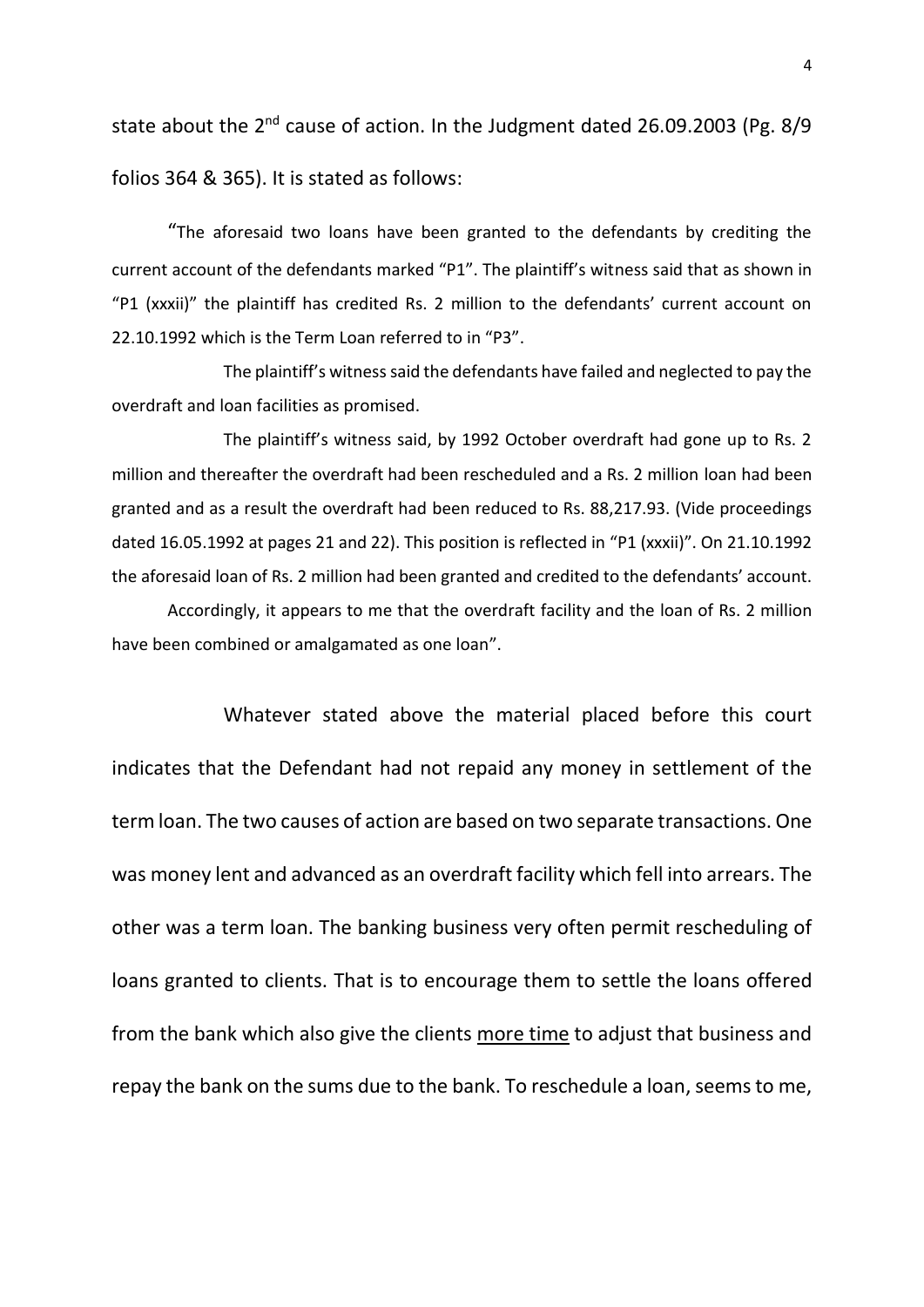to buy some time to settle and whatever done in the process is no gift but yet another facility and repayment would follow.

It is apparent that the Plaintiff Bank pleaded in their plaint two causes of action. That is the overdraft facility and the other is the term loan. The traditional method for banks to grant loans would be the overdraft facility which is a direct line of credit and operates through current accounts. The interest due would be charged on the outstanding sum borrowed. To a client it may be somewhat cheaper as there is regular fluctuation of the account depending on borrowings and sums debited from the customer provided money is available in the account. The alternative to an overdraft facility is the term loan. It is only an alternative but in this instance both facilities are provided. In this case the bank may reserve the right to claim repayment on demand, and the repayment could spread over several years. The repayment method will obviously benefit the client's cash flow.

The above would be just a few methods in which the bank deals with their clients. I do not wish to discuss in this judgment all other facilities, which does not come within the ambit of this case. As such I would understand the case in hand as discussed above. Therefore I am reluctantly compelled to observe that the overdraft facility and the term loan are not combined or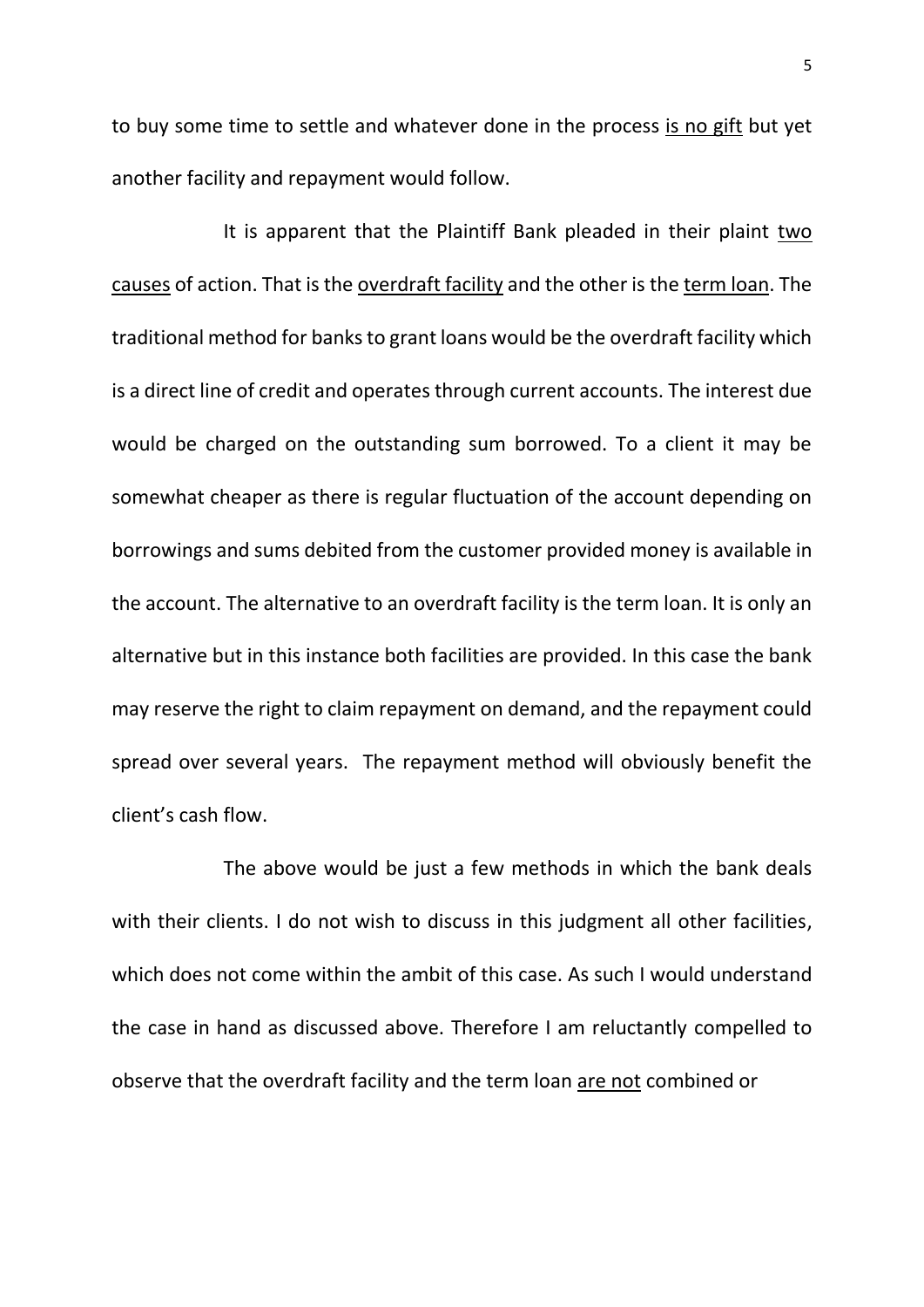amalgamated as one loan but two separate transactions and two separate loan agreements liable to be settled in favour of the Plaintiff-Bank. The trial Judge in his judgment states that two loans were granted, but I find it difficult to understand as to how the two became one. The Banks are not charitable institutions to lend money and not insist on repayment of loans.

I have to gather from the remarks made by the learned High Court Judge that the rupees 2 million term loan, had also been credited to the debtors' account, from which account the overdraft facility operates. It is also stated by the said High Court Judge that with the granting of the Rs. 2 million term loan the overdraft had been reduced to Rs. 88,217/93. It may be so. But the 2 million term loan being another separate transaction remains as a loan and not charity extended by the bank to the debtor, even if it was given to overcome the debtors' difficulties of settlement of the overdraft facility. As such debtors' liability to repay the term loan remains with interest.

In all the above facts and circumstances the Plaintiff-Bank would be entitled to claim the sums of money due on the 2<sup>nd</sup> cause of action, based solely on the term loan granted to the Defendants. Therefore I allow this appeal as per